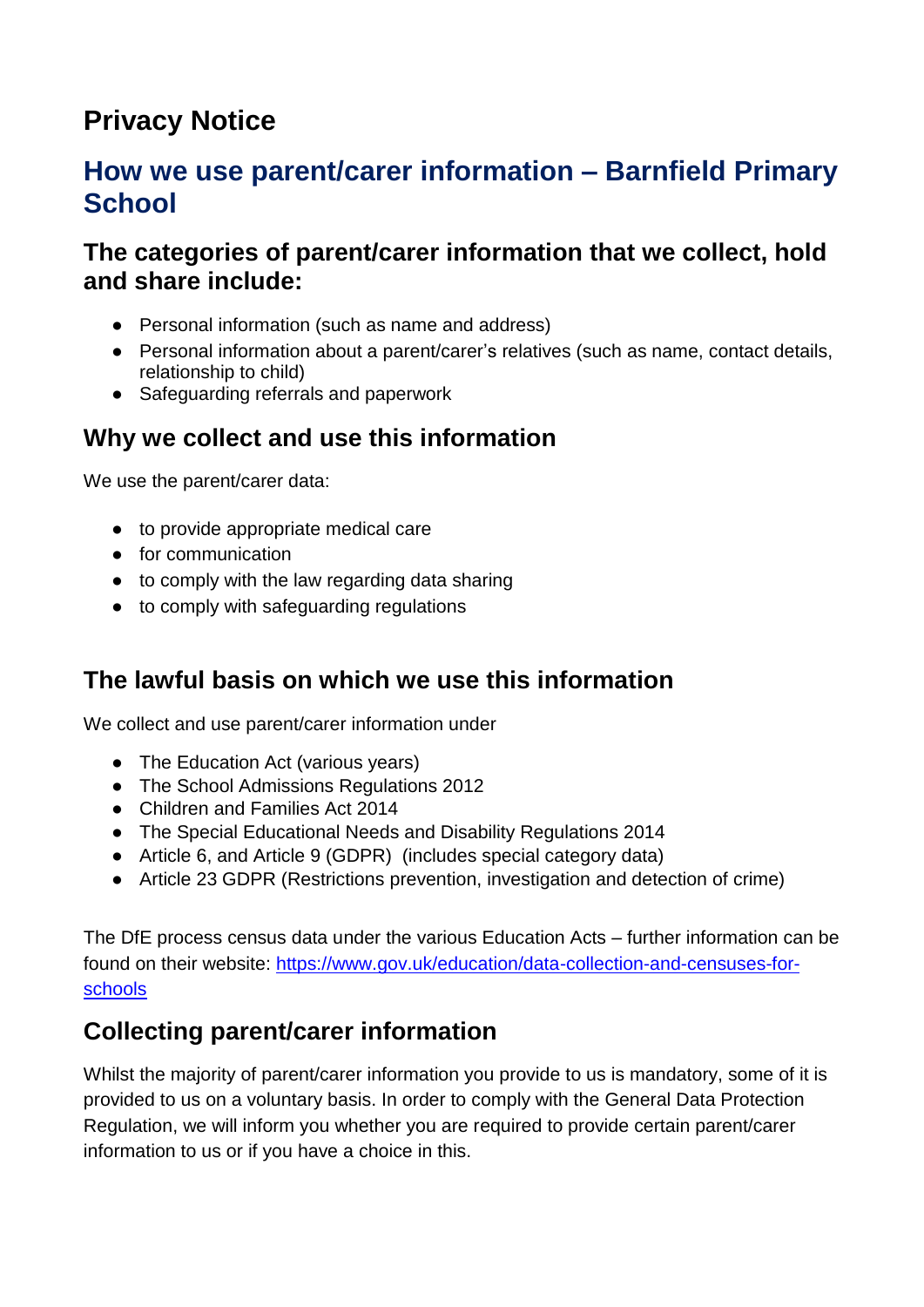#### **Storing parent/carer data**

We hold parent/carer data for varying lengths of time depending on what the information is.

We follow the guidelines from the DfE and the Information and Records Management Society relating to Data Storage:

Short after event e.g. After a school trip the data can be deleted after 1 month

PLUS 1 YEAR e.g. school handover

Plus 5 YEARS

Long term records e.g. Educational Health Care Plan / Safeguarding records

For further information please contact the school office, office@barnfield.barnetmail.net

#### **Who we share parent/carer information with**

We routinely share parent/carer information with:

- schools that the pupils attend after leaving us
- NHS (Including CAMHS, Social Care, Therapy Providers)
- Social Care
- Police
- Arbor cloud
- cashless systems
- Parent Hub
- Student assessment companies (Tapestry)
- CPOMS (Child Protection Online Management System)
- Other companies/people/organisations in reasonable circumstances

#### **Why we share parent/carer information**

We do not share information about our parents/carers with anyone without consent unless the law and our policies allow us to do so.

#### **Police National security, Defence, Public Security**,

We share information on request with the Police and Security Services for the prevention investigation and detection of crime (Article 23 GDPR)

#### **Requesting access to your personal data**

Under data protection legislation, parents/carers have the right to request access to information about them that we hold. To make a request for your personal information, contact the office at office@barnfield.barnetmail.net